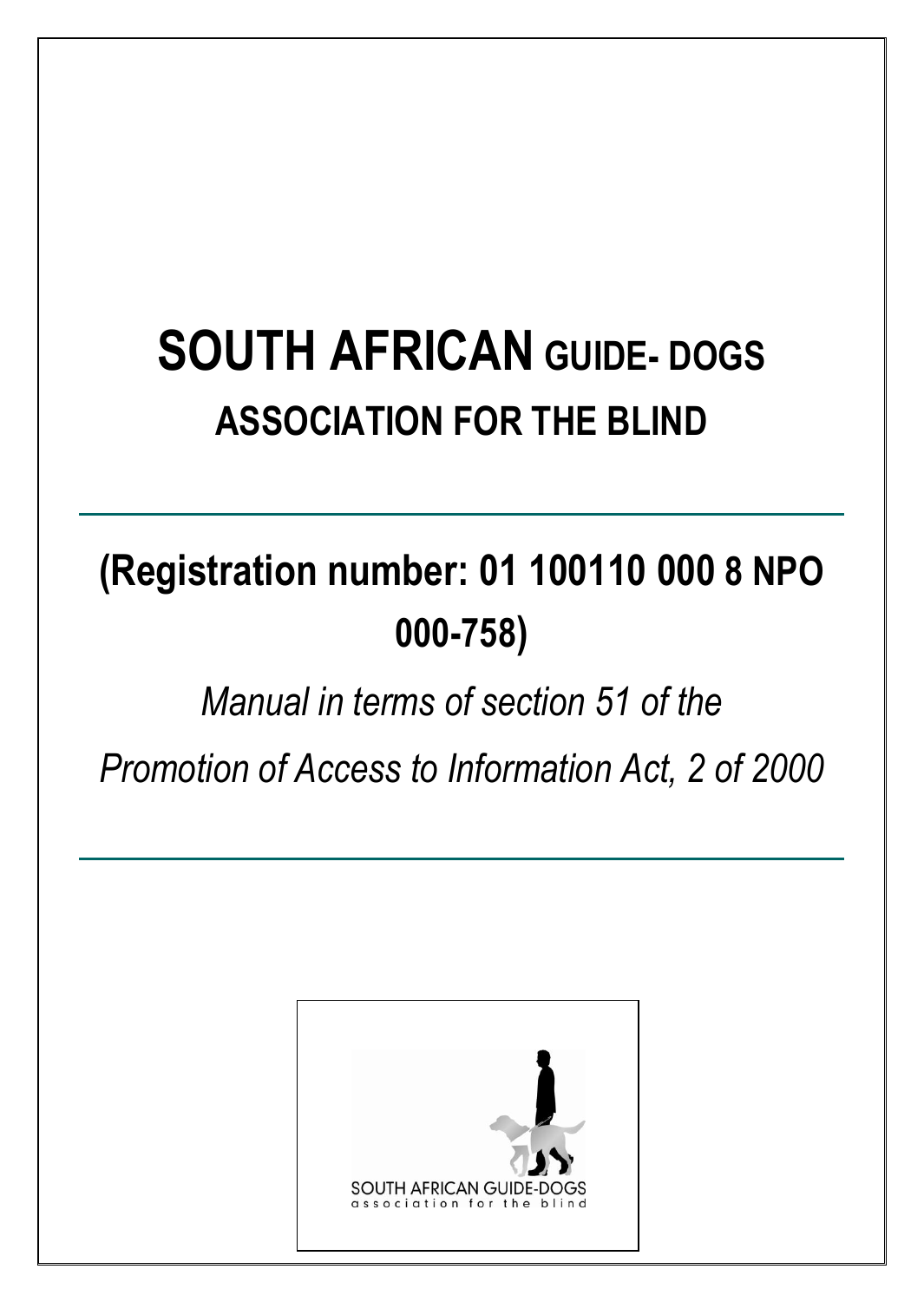# **CONTENTS PAGE**

| 1.               |  |
|------------------|--|
| 2.               |  |
| 3.               |  |
| $\overline{4}$ . |  |
| 5.               |  |
| 6.               |  |
| 7 <sub>1</sub>   |  |
| 8.               |  |
| 9.               |  |
| 10.              |  |
| 11.              |  |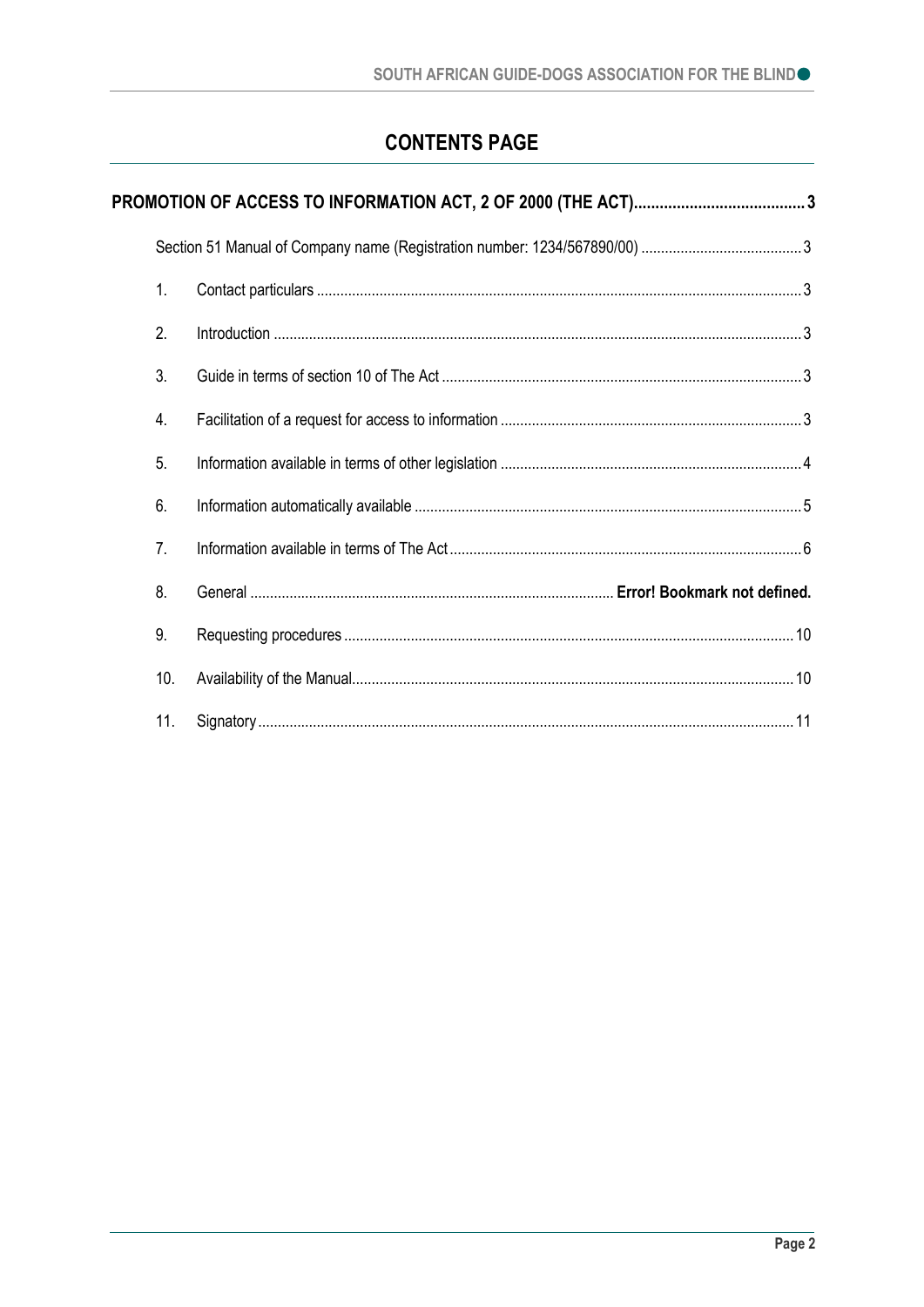# <span id="page-2-0"></span>**PROMOTION OF ACCESS TO INFORMATION ACT, 2 OF 2000 (THE ACT)**

# <span id="page-2-1"></span>**SECTION 51 MANUAL OF SOUTH AFRICAN GUIDE- DOGS ASSOCIATION FOR THE BLIND**

# **(REGISTRATION NUMBER: 01 100110 000 8 NPO 000-758)**

<span id="page-2-2"></span>

| 1.<br><b>CONTACT PARTICULARS</b>           |                              |                          |                      |                    |              |  |  |  |
|--------------------------------------------|------------------------------|--------------------------|----------------------|--------------------|--------------|--|--|--|
| <b>Head of business:</b><br><b>NICOLLE</b> | <b>MALCOLM RUMNEY DRIVER</b> |                          | Information officer: |                    | <b>JAYNE</b> |  |  |  |
| Postal address:                            | P O BOX 67585                | <b>Physical address:</b> |                      | 126 WROXHAM ROAD   |              |  |  |  |
|                                            | <b>BRYANSTON</b>             |                          |                      | <b>RIETFONTEIN</b> |              |  |  |  |
|                                            | <b>SANDTON</b>               |                          |                      |                    |              |  |  |  |
|                                            | 2021                         |                          |                      |                    |              |  |  |  |
| Telephone number:                          | (011)7053513                 | Fax number:              | 086 506 3364         |                    |              |  |  |  |
| E-mail address:                            | Jayne@guidedog.org.za        |                          |                      |                    |              |  |  |  |
| Website:                                   | www.guidedog.org.za          |                          |                      |                    |              |  |  |  |

# <span id="page-2-3"></span>**2. INTRODUCTION**

To promote freedom of movement and independence in visually impaired people, through mobility, by the provision of Guide-dogs and Orientation and Mobility services.

# <span id="page-2-4"></span>**3. GUIDE IN TERMS OF SECTION 10 OF THE ACT**

Any person who wishes to exercise any right contemplated in The Act may obtain a copy of the information guide issued by the Human Rights Commission in all official languages, from the Human Rights Commission, contact number (011) 887-3600 or [www.sahrc.co.za.](http://www.sahrc.co.za/)

# <span id="page-2-5"></span>**4. FACILITATION OF A REQUEST FOR ACCESS TO INFORMATION**

Information which is not readily available as indicated in this manual, may be requested in accordance with the procedure prescribed in terms of The Act. Copies of the prescribed forms to be completed for submitting a request, are available from **SOUTH AFRICAN** GUIDE- DOGS ASSOCIATION FOR THE BLIND.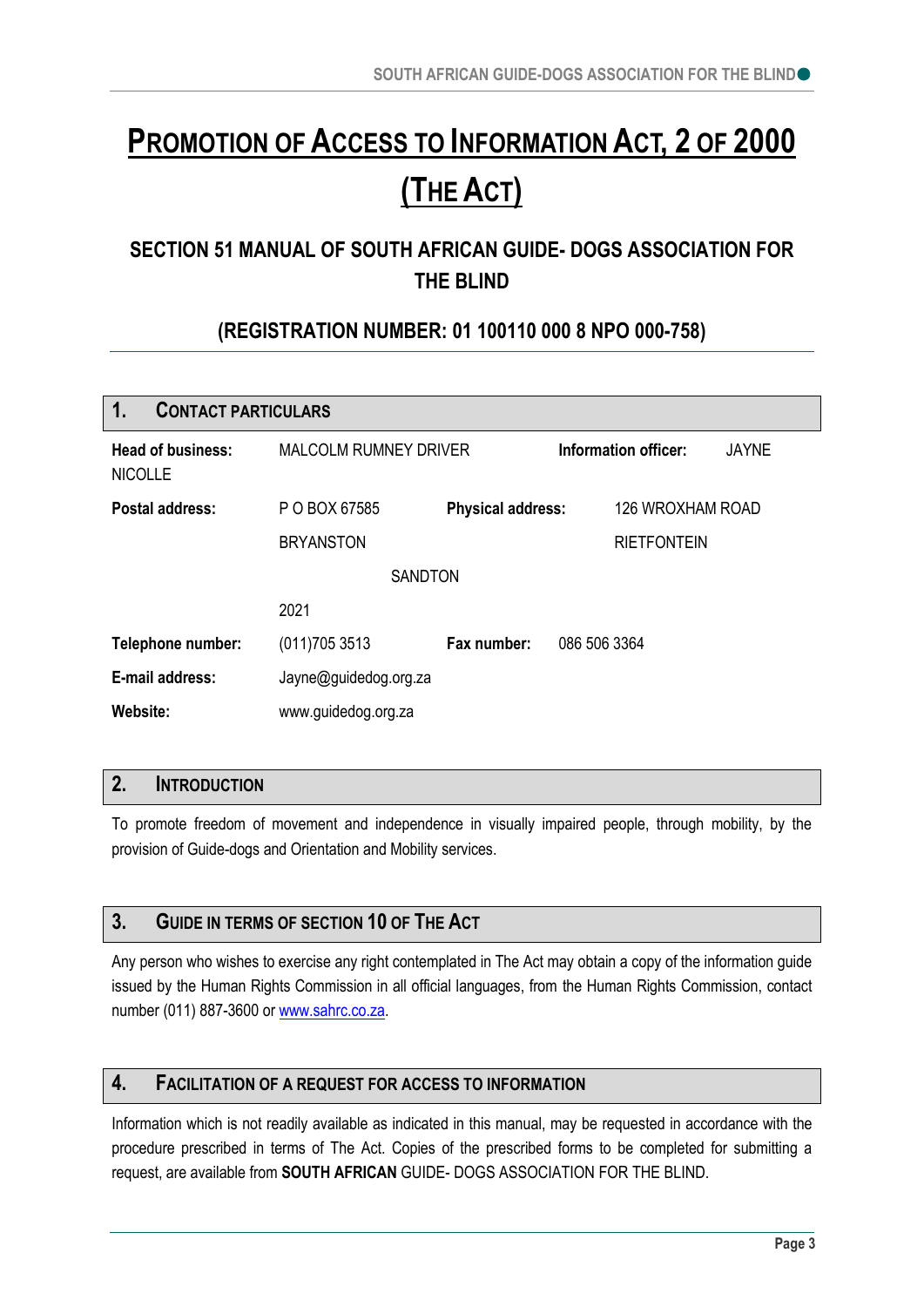#### <span id="page-3-0"></span>**5. INFORMATION AVAILABLE IN TERMS OF OTHER LEGISLATION**

Information is available in terms of certain provisions of the following legislation:

- 5.1 ARBITRATION ACT 42 OF 1965
- 5.2 BASIC CONDITIONS OF EMPLOYMENT ACT 75 OF 1997
- 5.3 BBBEE ACT 53 OF 2003
- 5.4 COMPANIES ACT 61 OF 1973
- 5.5 COMPANIES ACT 71 OF 2008
- 5.6 COMPENSATION FOR OCCUPATIONAL INJURIES AND HEALTH DISEASES ACT 130 OF 1993
- 5.7 CONSUMER PROTECTION ACT 68 OF 2008
- 5.8 COPYRIGHT ACT 98 OF 1978
- 5.9 CRIMINAL PROCEDURES ACT 51 OF 1977
- 5.10 EMPLOYMENT EQUITY ACT 55 OF 1998
- 5.11 FINANCIAL ADVISORY AND INTERMEDIARY SERVICE ACT 37 OF 2002
- 5.12 FINANCIAL INTELLIGENCE CENTRE ACT 38 OF 2001
- 5.13 FINANCIAL RELATIONS ACT 65 OF 1976
- 5.14 FINANCIAL SERVICES BOARD ACT 97 OF 1990
- 5.15 INCOME TAX ACT 58 OF 1962
- 5.16 LABOUR RELATIONS ACT 66 OF 1995
- 5.17 NATIONAL CREDIT ACT 34 OF 2005
- 5.18 NATIONAL ENVIRONMENTAL MANAGEMENT ACT 107 OF 1998
- 5.19 NATIONAL PAYMENT SYSTEM ACT 78 OF 1998
- 5.20 NON-PROFIT ORGANISATIONS ACT 71 OF 1997
- 5.21 OCCUPATIONAL HEALTH AND SAFETY ACT 85 OF 1993
- 5.22 PREVENTION OF COMBATING OF CORRUPT ACTIVITIES ACT 12 OF 2004
- 5.23 PREVENTION OF ORGANISED CRIME ACT 121 OF 1998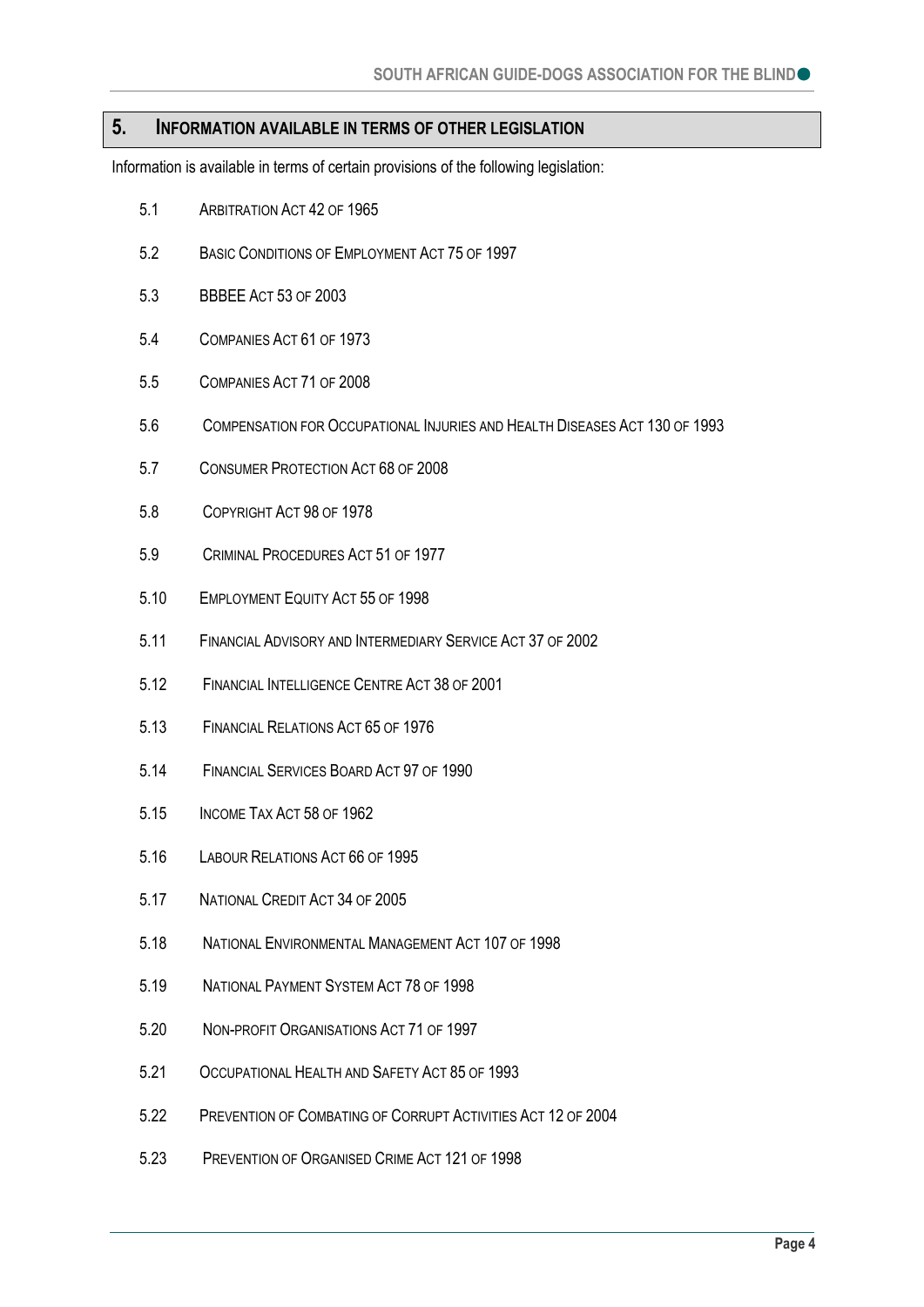- 5.24 PROTECTED DISCLOSURES ACT 26 OF 2000
- 5.25 PROTECTION OF CONSTITUTIONAL DEMOCRACY AGAINST TERRORIST AND RELATED ACTIVITIES ACT 33 OF 2004
- 5.26 PROTECTION OF INFORMATION ACT 84 OF 1982
- 5.27 PROMOTION OF ACCESS TO INFORMATION ACT 2 OF 2000
- 5.28 PROMOTION OF ADMINISTRATIVE JUSTICE ACT 3 OF 2000
- 5.29 PROMOTION OF EQUALITY AND PREVENTION OF UNFAIR DISCRIMINATION ACT 4 OF 2000
- 5.30 PROTECTION OF BUSINESSES ACT 99 OF 1978
- 5.31 REGULATION OF INTERCEPTION OF COMMUNICATIONS AND PROVISION OF COMMUNICATION RELATED INFORMATION ACT 70 OF 2002
- 5.32 SKILLS DEVELOPMENT LEVIES ACT 9 OF 1999
- 5.33 SKILLS DEVELOPMENT ACT 97 OF 1998
- 5.34 STATISTICS ACT 6 OF 1999
- 5.35 UNEMPLOYMENT CONTRIBUTIONS ACT 4 OF 2002
- 5.36 UNEMPLOYMENT INSURANCE ACT 63 OF 2001
- 5.37 VALUE ADDED TAX ACT 89 OF 1991

#### <span id="page-4-0"></span>**6. INFORMATION AUTOMATICALLY AVAILABLE**

The following categories of records are automatically available for inspection, purchase or photocopying:

- 6.1 NEWSLETTERS
- 6.2 PAMPHLETS / BROCHURES
- 6.3 POSTERS
- 6.4 PRICELISTS
- 6.5 REPORTS
- 6.6 MARKETING AND PROMOTIONAL MATERIAL
- 6.7 WWW.GUIDEDOG.ORG.ZA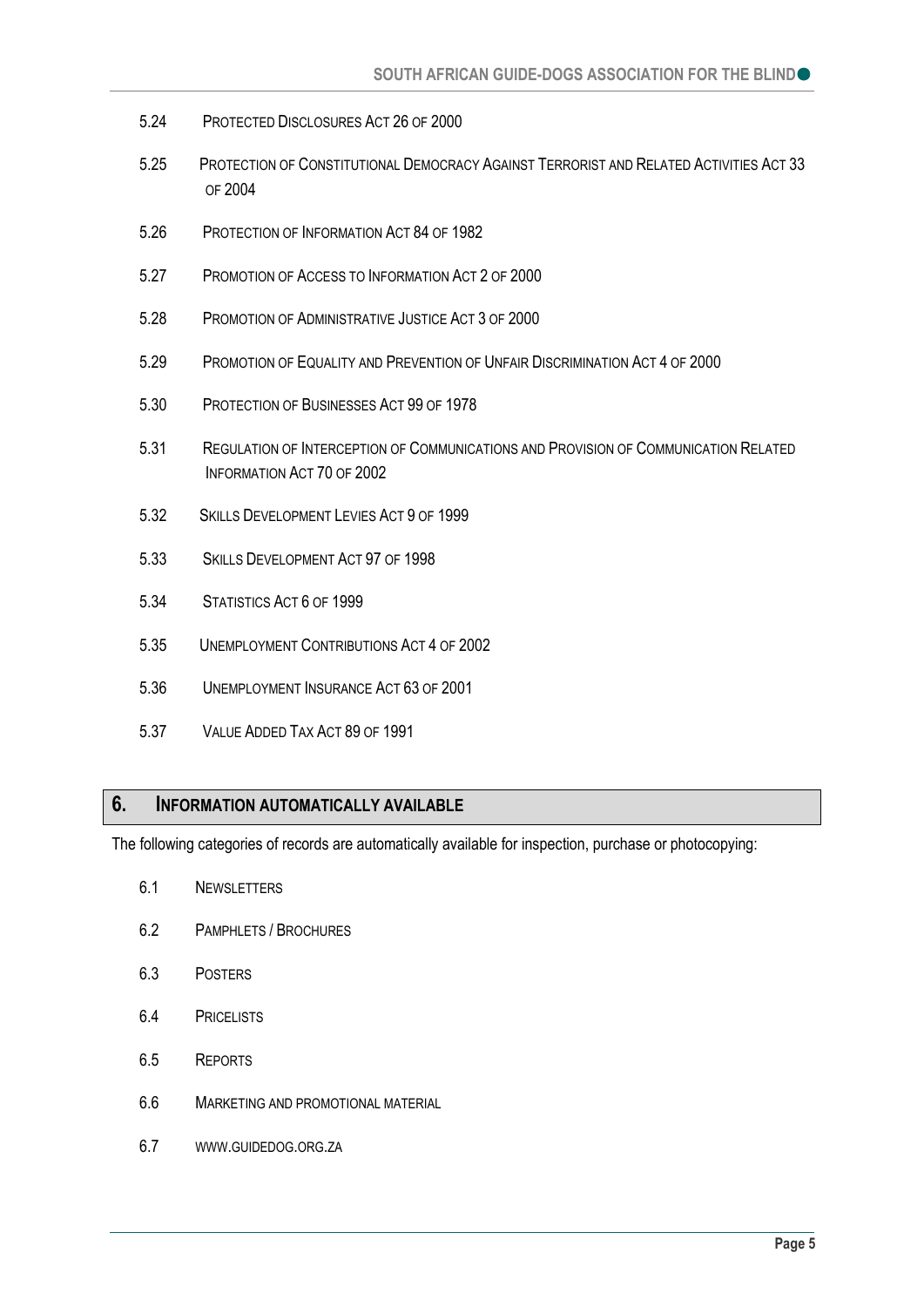# <span id="page-5-0"></span>**7. INFORMATION AVAILABLE IN TERMS OF THE ACT**

The subjects on which the business holds records and the categories on each subject are as listed below. Please note that a requestor is not automatically allowed access to these records and that access to them may or must be refused in accordance with section 62 to 69 of The Act.

- 7.1 ACCOUNTING RECORDS
	- Annual financial statements and working papers
	- **•** General ledger
	- Subsidiary ledgers (receivables, payables, etc.)
	- Bank statements, cheque books, cheques
	- Donor records and supplier statements and invoices
	- Deposit slips
	- Cash books and petty cash books
	- Fixed asset register
	- Tax returns and assessments
	- VAT returns
	- Lease or instalment sale agreements
	- Budgets and business plans
	- Insurance record
	- Investment records
	- Auditor's reports
	- Compiler's reports
	- Inventory records (including stock take
	- Systems documentation
	- Management review
	- Capital expenditure
	- Credit agreement
	- Record of assets
	- Record of liabilities
	- Record of loans to related parties
	- Record of liabilities and obligation
	- Record of property held
	- Record of revenue
	- Record of expenses
- 7.2 AUDITORS
	- Working papers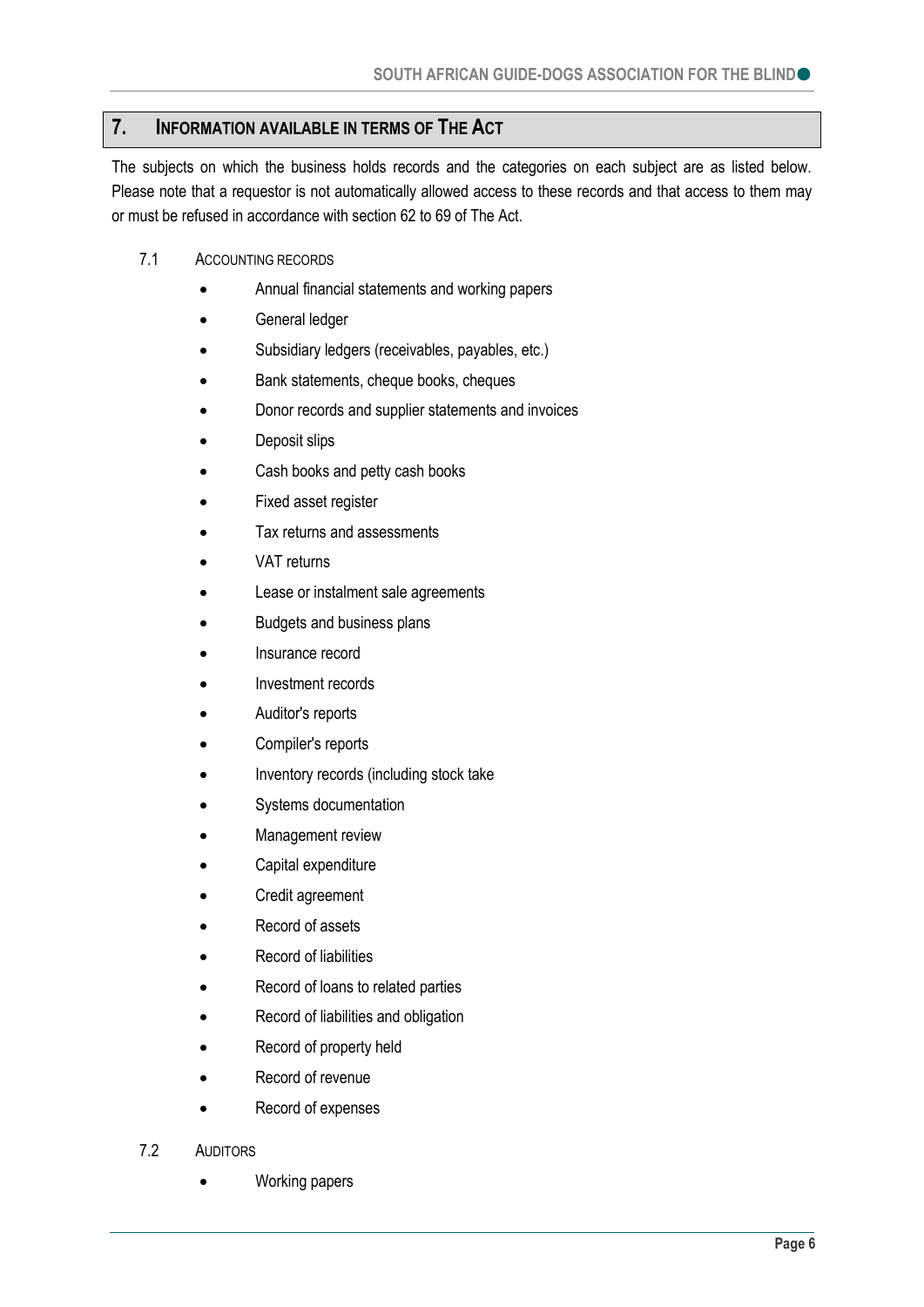- Correspondence
- 7.3 DISTRIBUTION AND TRANSPORTATION
	- Permits and licenses
- 7.4 FIXED PROPERTY
	- Building plans
	- Leases
	- Mortgage bonds or other encumbrances
	- Title deeds

#### 7.5 HEALTH AND SAFETY

- Register, record of earnings, time worked, payment and particulars of all employees
- Employee public health emergency action plans
- Records of incident reported at work

#### 7.6 INFORMATIONTECHNOLOGY

- Agreements
- Client database
- Disaster recovery processes and procedures
- Hardware
- Internet
- Licenses
- Systems support, programming and development
- LAN Installations
- Operating systems
- Software packages
- Telephone exchange equipment
- Telephone lines, leased lines and data lines

#### 7.7 INSURANCE

- Claim records
- Details of coverage, limits and insurers
- Insurance policies
- 7.8 INTELLECTUAL PROPERTY
	- Agreements relating to intellectual property, e.g. license agreements, secrecy agreements, research and development agreements, use agreements, joint venture agreements and joint development agreements.
- 7.9 LEGAL, AGREEMENTS AND CONTRACTS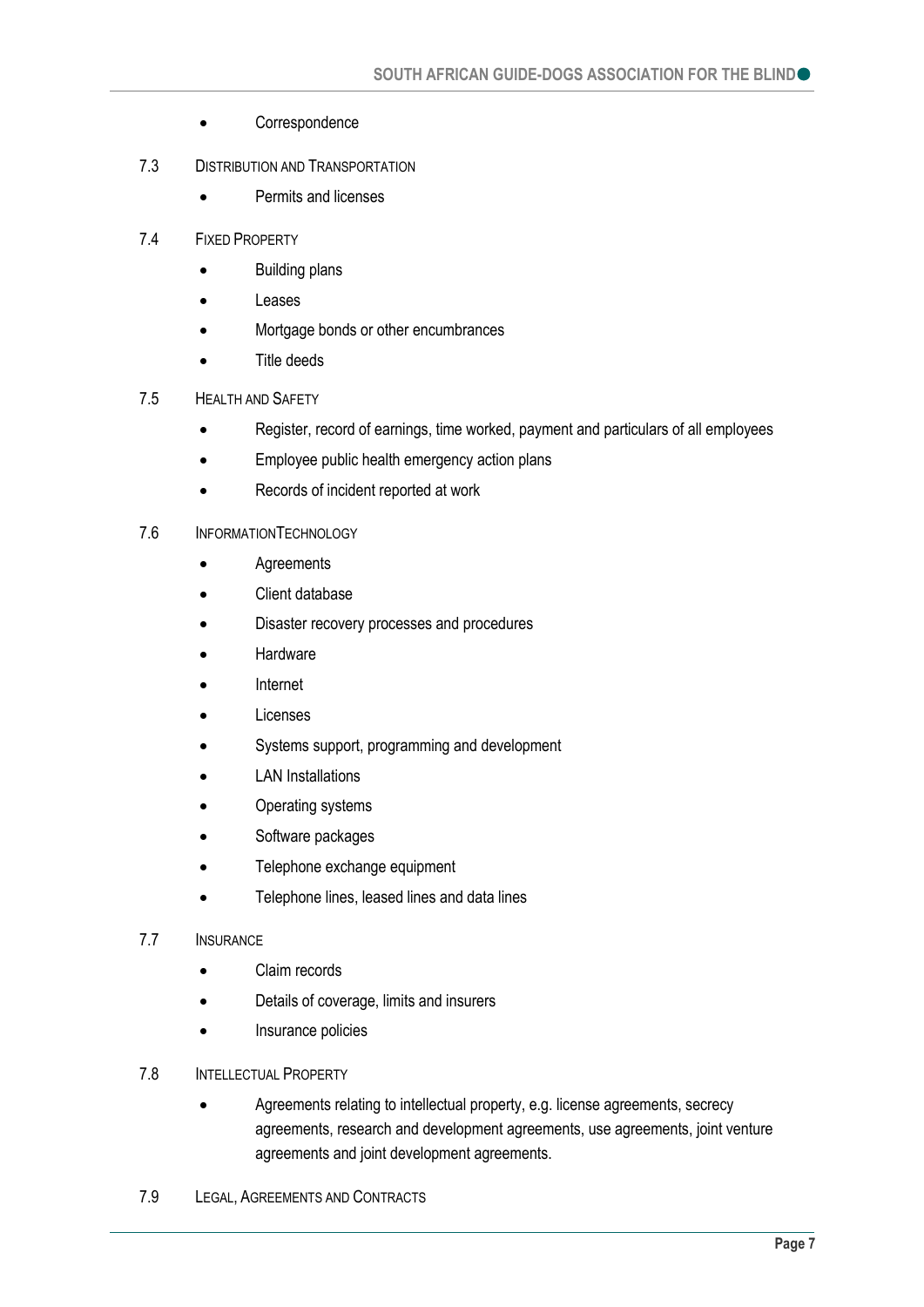- Acquisition or disposal documentation
- Agreements with contractors, suppliers and clients
- Agreements with customers
- Agreements with governmental agencies
- Complaints, pleadings, briefs and other documents pertaining to actual, pending or threatened litigation, arbitration or investigation
- Material agreements relating to provision of services or materials
- Material licenses, permits and authorisations
- Contracts, including lease agreements and finance agreements
- Electronic communications Personal information and the purpose for which the data was collected
- Electronic communications Record of any third party to whom the information was disclosed
- Electronic communications All personal data which has become obsolete
- Consumer Protection Act disclosure by intermediary: information provided to a consumer
- Consumer Protection Act disclosure by intermediary: conflict of interest
- Consumer Protection Act disclosure by intermediary: record of advise and basis on which it was given
- Consumer Protection Act disclosure by intermediary: written instructions to consumer
- Consumer Protection Act disclosure by promotional competitions: full details, rules, etc.
- Consumer Protection Act disclosure by auctions: written agreement containing terms and conditions

#### 7.10 PERSONNEL RECORDS

- Arbitration awards
- Attendance register
- Disciplinary records
- Employee evaluation and performance records
- Employee information records
- Employee loans
- Employee remuneration
- Employment applications
- Employee date of birth
- Employment contracts
- Employment equity plan
- Expense accounts
- Group life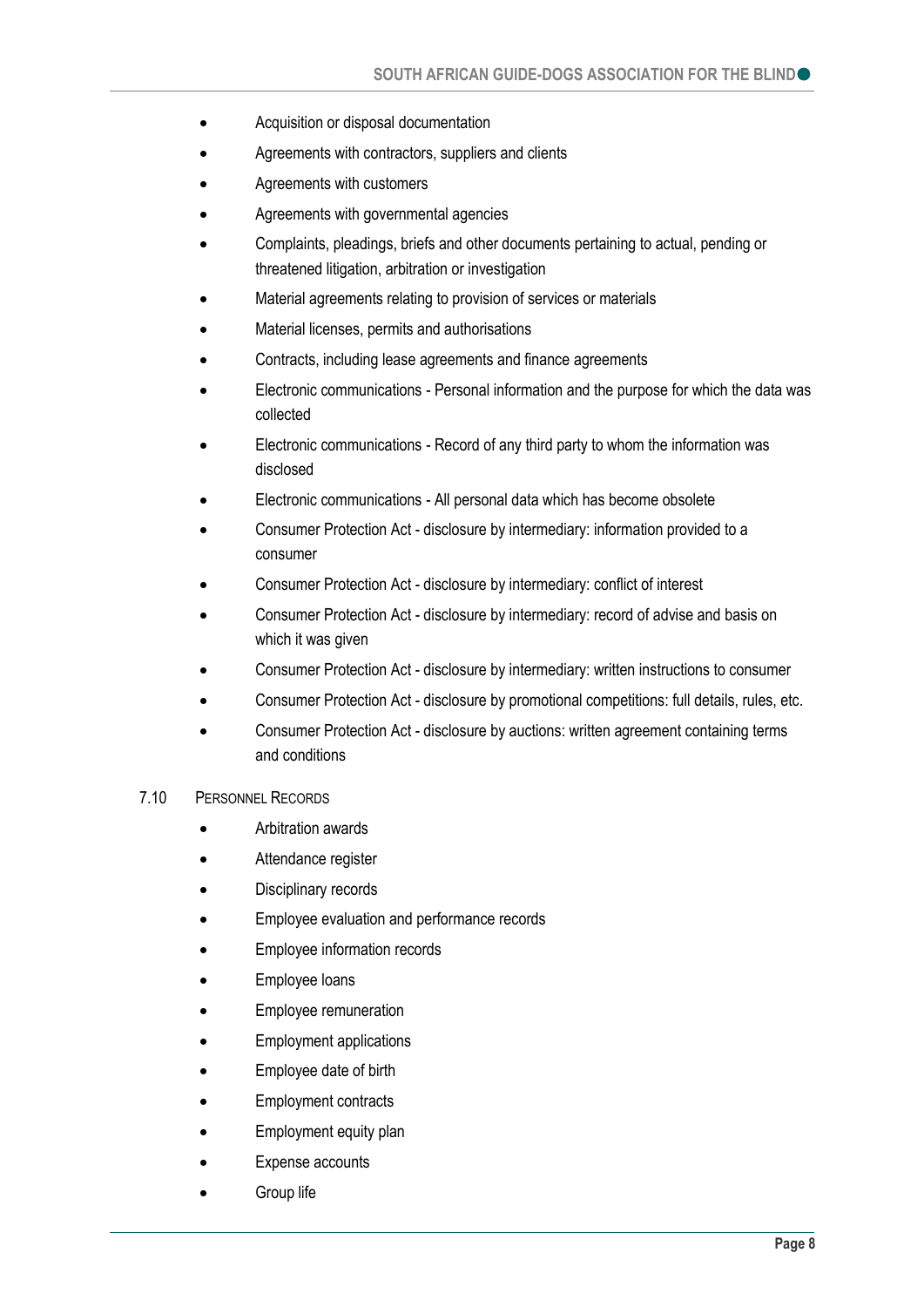- Group personal accident
- Health and safety records
- **IRP 5 and IT 3 certificates**
- Letters of appointment
- Leave applications
- Maternity leave policy
- Medical aid records
- Name and occupation of each employee
- Organisational design
- Payroll
- Particulars of each employee
- Pension fund information
- Personnel file
- Policies and procedures
- Provident fund information
- Records of foreign employees
- Records of strikes, lockouts or protest action
- Recruitment and appointments
- Relocation policy
- Salary and wage registers
- Salary slips and wage records
- Staff records after employment
- Time records
- Training and development
- UIF, PAYE and SDL returns
- Workmen's Compensation documents

#### 7.11 SALES AND MARKETING

- Brochures, newsletters and marketing material
- Details of donors
- Media releases
- **Products**
- Public relations policies and procedures
- Sales
- Service and product information
- 7.12 STATUTORY COMPANY RECORDS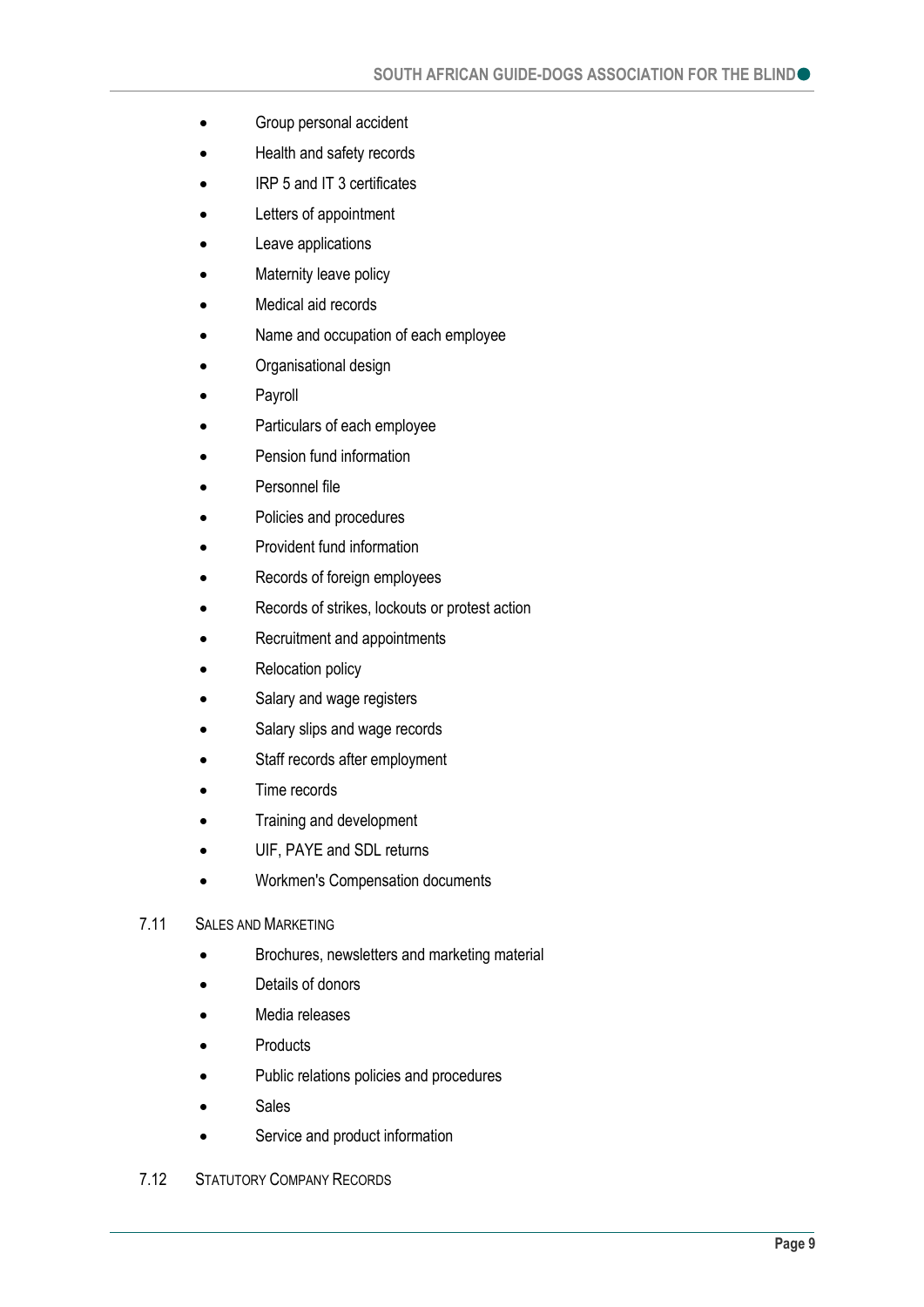- Notice and minutes of members' meetings
- Minutes of committeemeetings
- Other minute books
- Proxy documents
- Registration Certificate
- Reports presented at Annual General Meeting
- General resolutions
- Special resolutions
- **Resolutions**
- Rules&Constitution
- Resolutions passed at meetings

#### 7.13 TAX

- Income tax returns
- Provisional tax returns
- Tax assessments
- Documents relating to where the objection and appeal is lodged
- Records relating to taxable gain or assessed capital loss
- VAT documents
- Documentary proof substantiating the zero rating of supplies

### <span id="page-9-0"></span>**8. REQUESTING PROCEDURES**

A person who wants access to the records must complete the necessary request form, that is available at the offices of **SOUTH AFRICAN** GUIDE- DOGS ASSOCIATION FOR THE BLIND, or can be accessed onwww.sahrc.org.za. The completed request form must be sent to the address or fax number provided in this manual, and marked for the attention of the Information Officer.

### <span id="page-9-1"></span>**9. AVAILABILITY OF THE MANUAL**

Copies of this manual are available for inspection, free of charge, at the offices of **SOUTH AFRICAN** GUIDE-DOGS ASSOCIATION FOR THE BLIND, from the South African Human Rights Commission and atwww.guidedog.org.za.